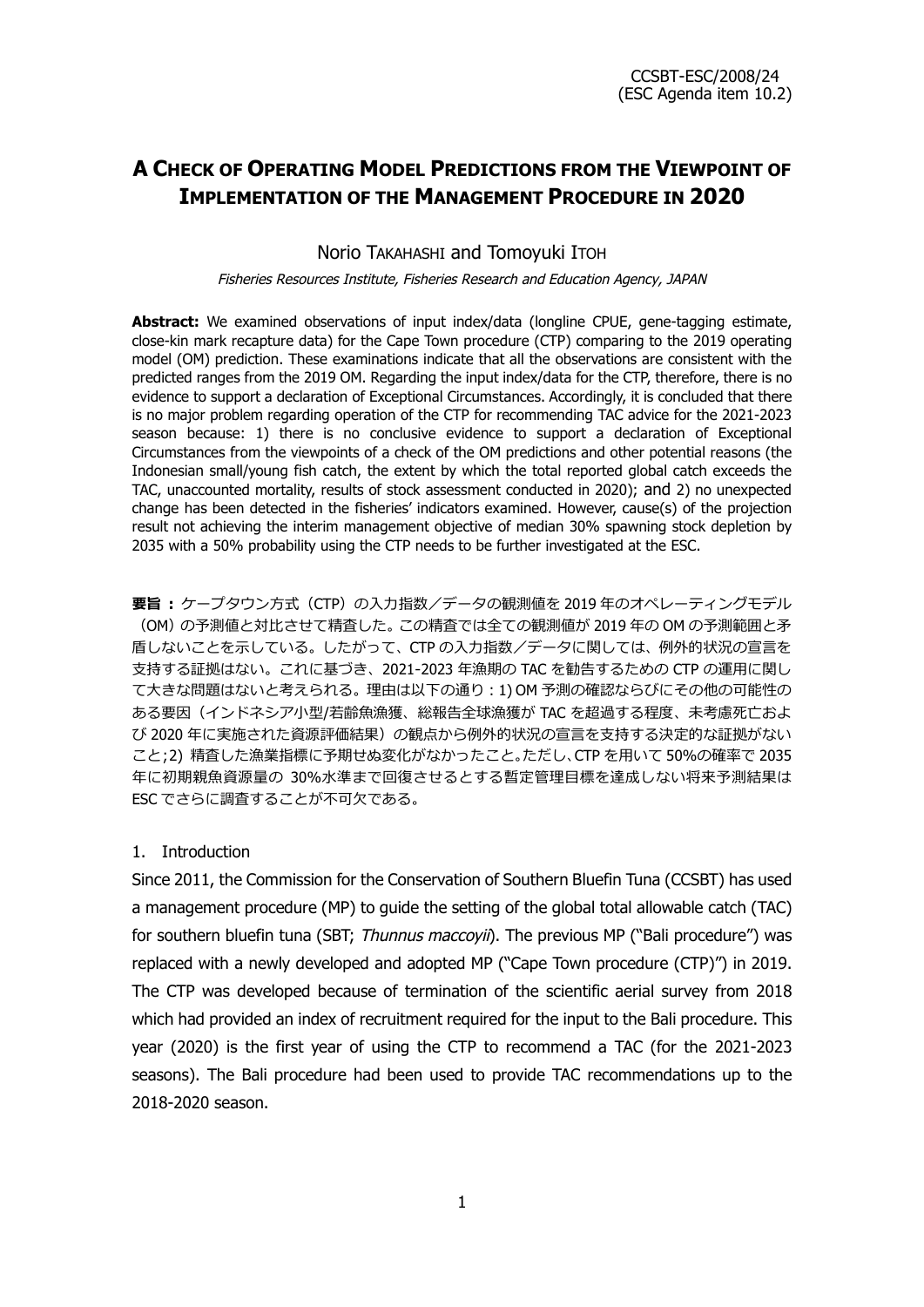CCSBT-ESC/2008/24

The CTP was adjusted (tuned) and tested to achieve an interim management objective<sup>1</sup> under certain assumptions/predictions about SBT stock and fishery. Thus, it is essential to check whether the current status of SBT stock falls within the range predicted when the CTP was adopted in 2019, and whether any of the assumptions made then have subsequently been shown to be invalid. As a part of the "metarule" process for the MP (CCSBT 2012<sup>2</sup>), the Extended Scientific Committee (ESC): (1) annually reviews stock and fishery indicators, and any other relevant data or information on the stock and fishery; and (2) every three years conducts an in-depth stock assessment. Then, on the basis of (1) and (2) above, the ESC determines whether there is evidence for Exceptional Circumstances. If the ESC agrees that Exceptional Circumstances exist, then the ESC will (1) determine the severity of the Exceptional Circumstances; (2) formulate advice on the action required depending upon the severity; and (3) report to the Extended Commission (EC) that Exceptional Circumstances exist and provide the advice mandated in such an eventuality.

One of the most important criteria used to determine the existence of Exceptional Circumstances is whether input index/data (observations) for the CTP are outside the predicted (simulated) range for which the CTP was tested, where this "range" is defined as the 95% probability intervals for projections for the index/data in question made using the reference set of operating models (OMs) during the testing of the MP (CCSBT 2012). The Japanese core vessels longline CPUE (Itoh and Takahashi 2020), absolute abundance estimate (for 2-year old fish) from the gene-tagging (GT) project (Preece et al. 2020), and parent-offspring pair (POP) and half-sibling pair (HSP) data from the close-kin mark recapture (CKMR) project (Farley et al. 2020, Hillary et al. 2020a) are necessary inputs for the CTP. In this paper, the Base case (reference set) OM prediction is compared to the most recent observations of the input index/data for the CTP to check whether these index/data are within the range predicted by the OM projection. Based on this examination, the possible occurrence of Exceptional Circumstances and its severity are discussed along with other factors that are also related to the possibility of the occurrence of Exceptional Circumstances.

2. Japanese core vessels longline CPUE index

When the core vessels observed longline CPUE indices, "w0.8" and "w0.5", are used for input to the CTP, the average of the two is calculated. This averaged CPUE index for 2019 lies within the 95% probability intervals for the Base case OM predictions conducted in 2019 (Fig. 1).

 $1$  The CCSBT interim management objective is to rebuild the stock to the reference point of 30% of the preexploitation spawning stock biomass by 2035 with a 50% probability.

 $2$  The technical specifications of the CTP will be updated in 2020 (will be available from http://www.ccsbt.org/).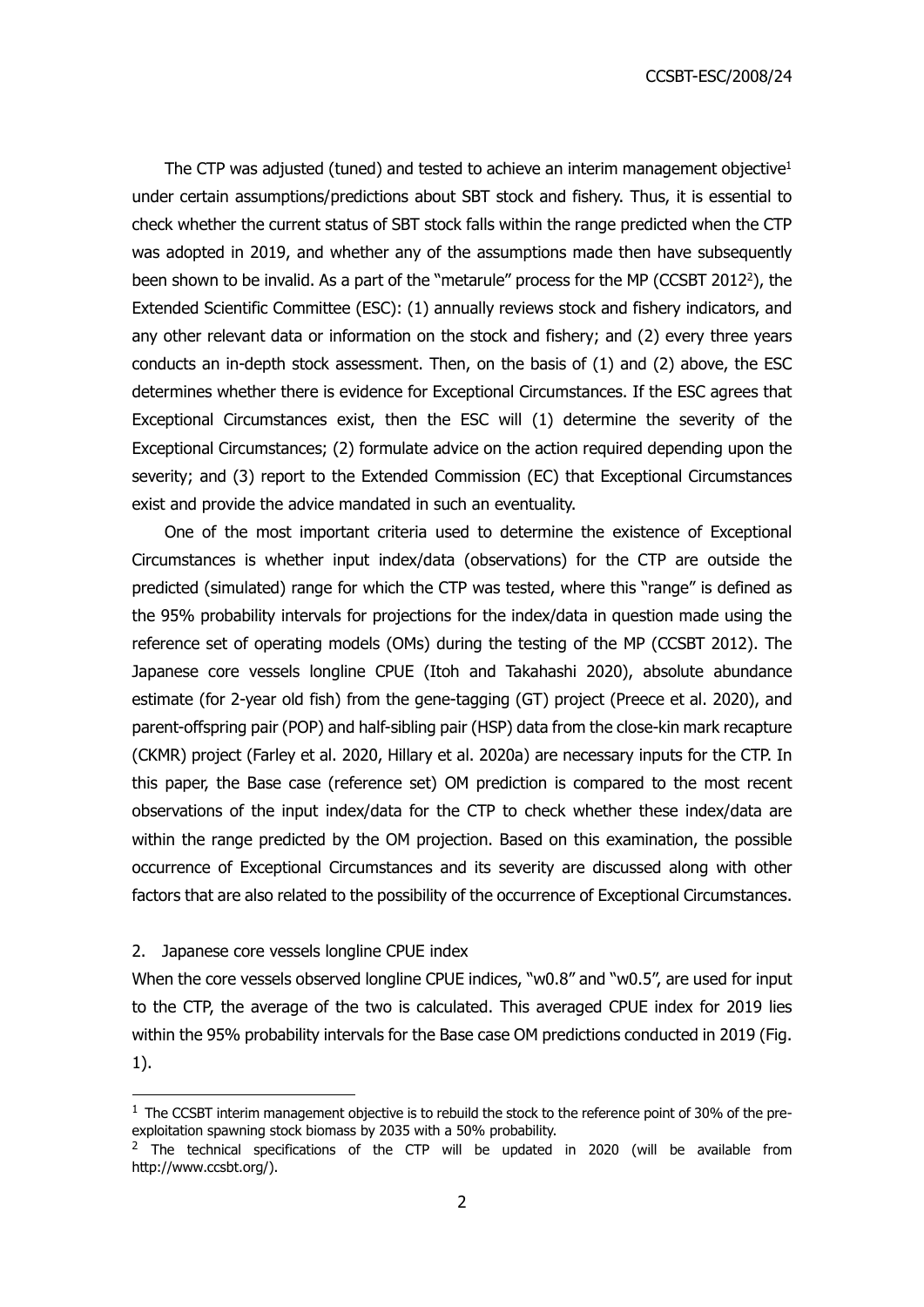

Fig. 1. The average of the two core vessels' longline CPUE series, "w0.5" and "w0.8", observed over 2010- 2019 (black points) and the future index as projected in 2019 from 2019 to 2035 for the "Base case" ("reference set") OM, where the brown thick line is the median projected CPUE, and the brown shades represent 80%, 90%, and 98% probability interval.

# 3. Abundance for 2-year old fish estimated from the gene-tagging (GT)

Absolute abundance estimates for age 2 SBT obtained from the GT are used as a recruitment indicator in the CTP. Currently, three estimates are available for age 2 SBT of 2016, 2017, and 2018 (Preece et al. 2020). Abundance estimate for age 2 SBT of 2018 obtained from this year's (2020) analysis is 1,142,638 with a CV of 0.123.

When testing the CTP last year (2019), GT data for 2018 could not simulated in projections due to a technical issue of OM conditioning and projection codes, and so the GT data for 2018 was treated as missing data. For the purpose of checking the age 2 estimate for 2018 is within the predicted range, we examine whether the actual 2018 estimate obtained this year (2020) lies within the estimated range from the OM used for testing the CTP (the 2018 estimate was not used in OM conditioning in 2019). Fig. 2 compares the age 2 estimates from the 2019 OM (pink), the age 2 estimates calculated from the stockrecruitment relationship (green), and the age 2 estimates from the actual GT data (information was provided from R. Hillary). The age 2 estimate of 2018 is lower than the estimates from the OM, but the confidence intervals overlap.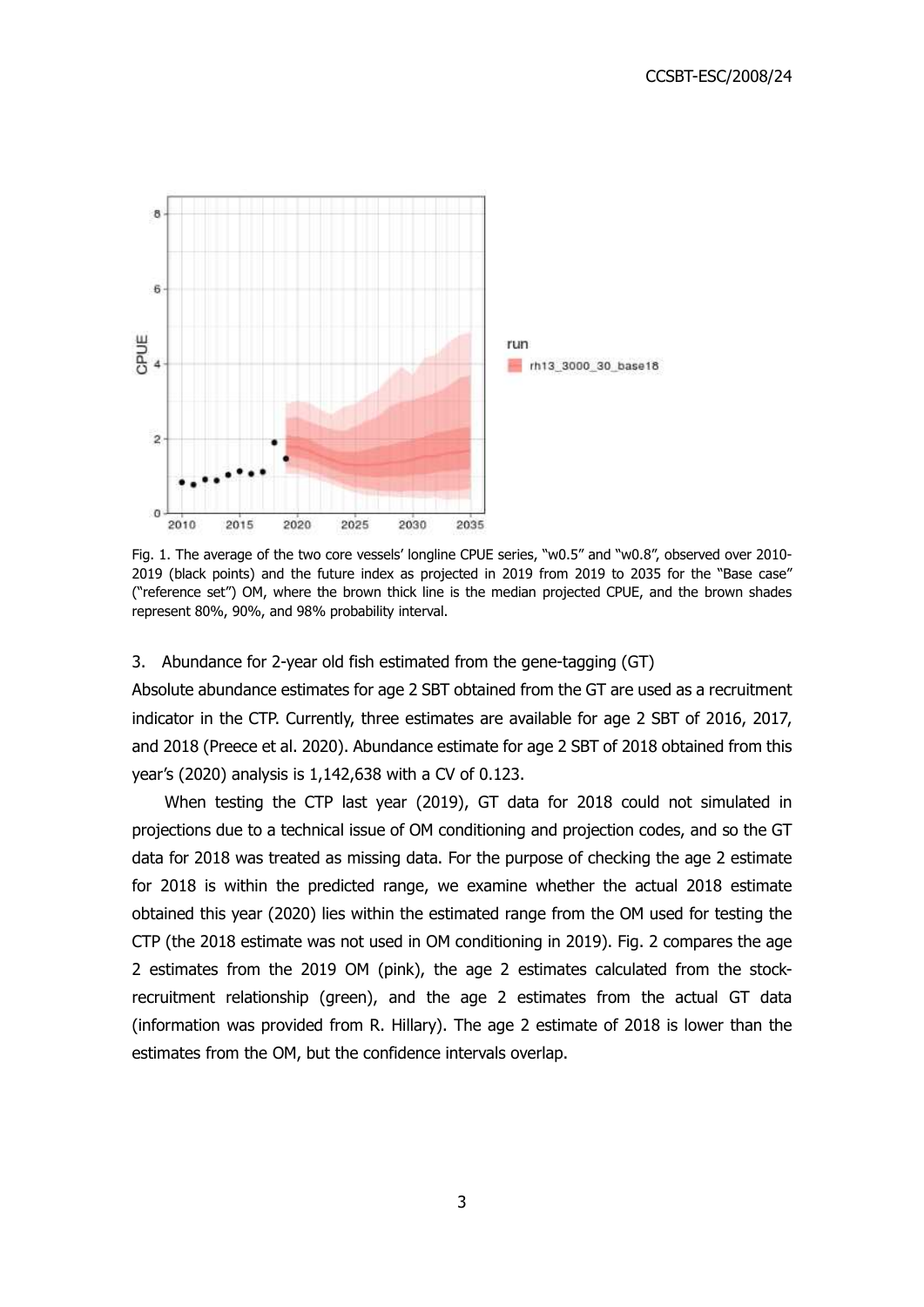

Fig. 2. The gene-tagging (GT) age 2 abundance estimates for 2018 from this year's (2020) analysis (blue), age 2 estimate predicted from the 2019 OM (pink), and age 2 estimates predicted from the stock-recruitment relationship (green). (Information was provided from R. Hillary)

# 4. Data from the close-kin mark recapture (CKMR)

Parent-offspring pair (POP) and half-sibling pair (HSP) data from the CKMR are used to estimate time series of spawning stock abundance in the CTP (Hillary et al. 2020a, 2020b). Fig. 3 compares observed CKMR data available in 2020 and the predicted 2020 CKMR data from the 2019 OM (Information was provided from R. Hillary). The observed CKMR POP and HSP data fall within the predicted range from the 2019 OM.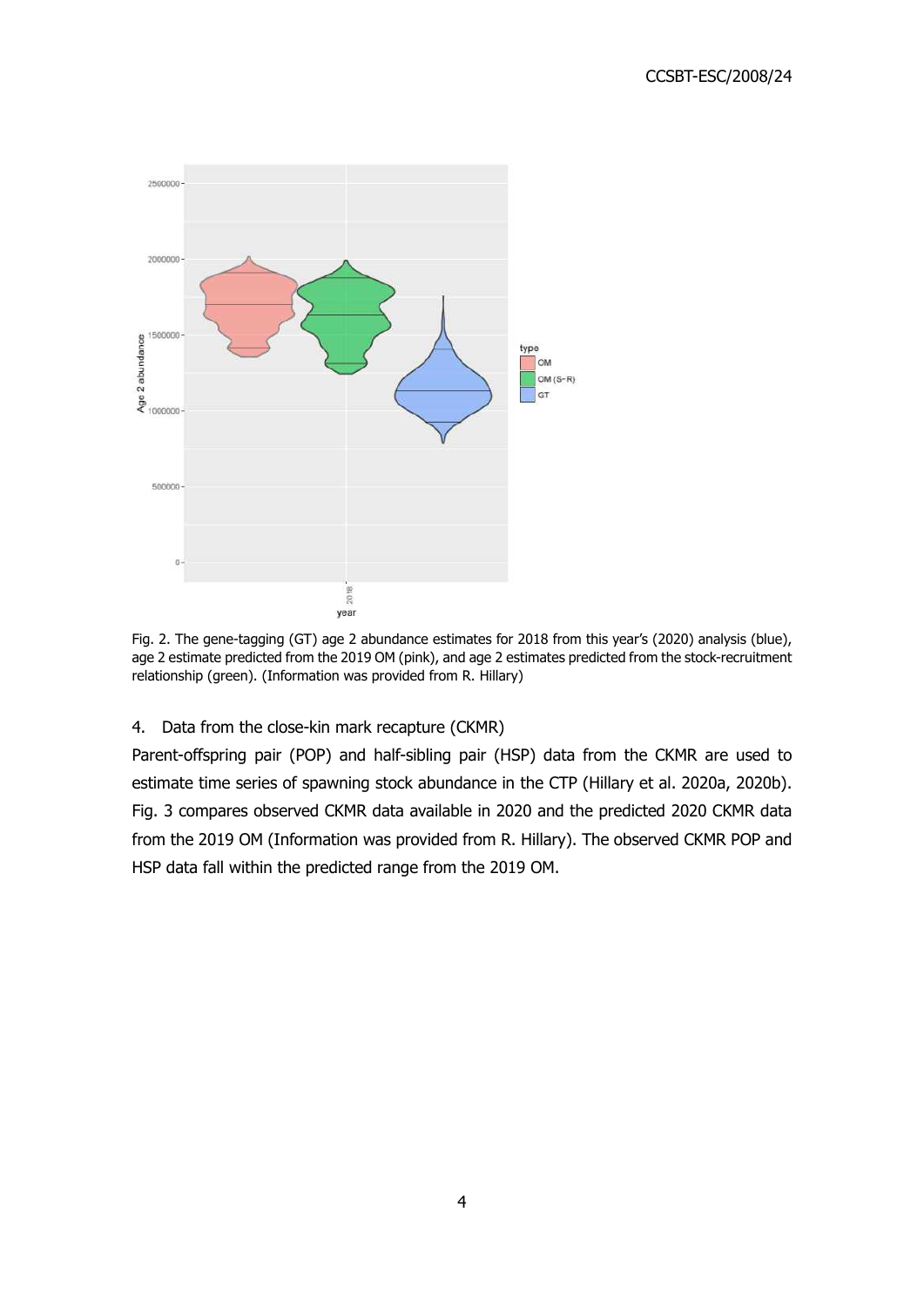

Fig. 3. Observations (magenta points) available in 2020 and predictions (blue solid and dashed lines indicate the median and 95% probability intervals) from the 2019 OM of CKMR POP and HSP data. (a) POP aggregated by juvenile cohort, (b) POP aggregated by adult capture year, and (c) HSP aggregated by the initial cohort level. (Information was provided from R. Hillary)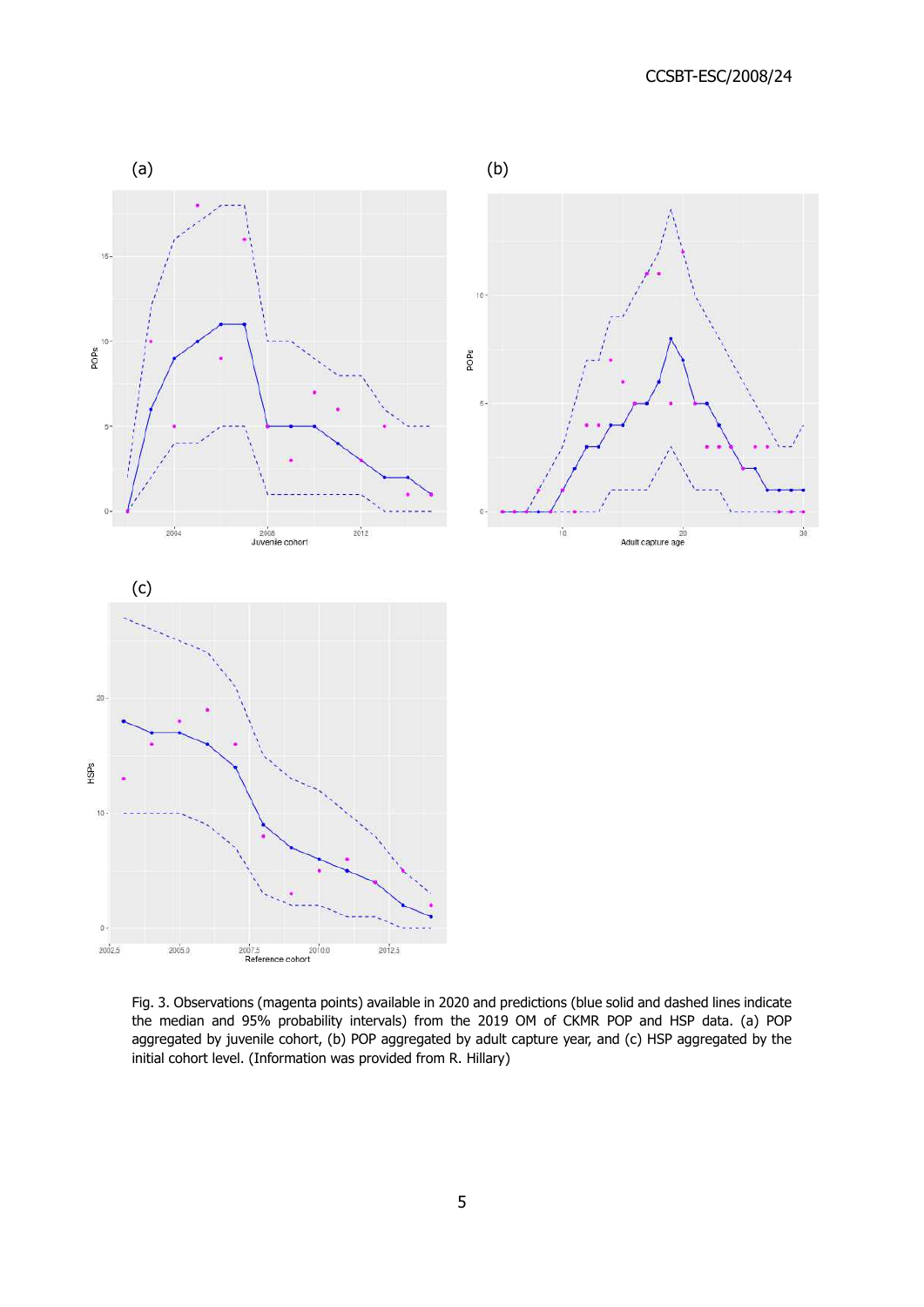#### 5. Discussion and conclusion

We examined observations of input index/data (longline CPUE, GT estimate, CKMR POP and HSP) for the CTP comparing to the 2019 OM prediction in sections 2 to 4 above. These examinations indicate that all the observations are consistent with the predicted ranges from the 2019 OM (Fig. 1, 2, and 3). Regarding the input index/data for the CTP, therefore, there is no evidence to support a declaration of Exceptional Circumstances.

In addition to those input index/data for the CTP, the following factors are considered as possible evidence for Exceptional Circumstances: 1) the Indonesian catch of small/young SBT observed in recent years; 2) the extent by which the total reported global catch exceeds the TAC (the overcatch of the TAC); 3) unaccounted mortality (UAM); and 4) current stock status information from an in-depth stock assessment and future projections.

From the 2012/13 to the 2016/17 season there were increases in the catch of small/young SBT in Indonesian fishery (Sulistyaningsih et al. 2020). This is potential evidence for Exceptional Circumstances because, when testing the CTP in 2019, the Indonesian fishery was assumed to occur entirely within the spawning grounds and thus had been assumed to catch larger and mature SBT only. Some earlier investigations suggested that the catch of small/young SBT was likely to have come from catches made to the south of the spawning ground (Farley et al. 2017). However, based on revised length data analyzed up to the most recent spawning season (2015/16 to 2018/19) which included only SBT catches by vessels predominantly operating in Area 1 (the spawning ground), Sulistyaningsih et al. (2020) advise that catches of small/young SBT appear to be from this spawning ground. Although this suggests some evidence for Exceptional Circumstances, the strength of evidence is still uncertain (the severity of the Exceptional Circumstances, if any, seems likely to be low). Moving forward, further examination to resolve identified uncertainties in the catch location of these small/young fish and refinement/improvement of the quality control of the monitoring program need to continue to be pursued.

The global TAC was exceeded by 484 t in 2013 and 354 t in 2014 (CCSBT Secretariat 2019). When testing the previous Bali procedure (provided TAC recommendations up to the 2018-2019 season) and the CTP (will provide TAC recommendations for the 2021-2023 in 2020 and for future years), the assumption was made that TACs would not be exceeded in future years. The cumulative effect of these overcatches of TAC must therefore be considered. In 2015, 2016, 2017, 2018, and 2019, estimates for the reported catch were under the global TAC by 529 t, 520 t, 535 t, 385 t, and 491 t, respectively (CCSBT Secretariat 2020). Thus, over this seven-year period, the cumulative overcatch has been well below than any single year's TAC awarded, would consequently not have impacted resource rebuilding greatly, and accordingly does not seem to provide evidence for Exceptional Circumstances.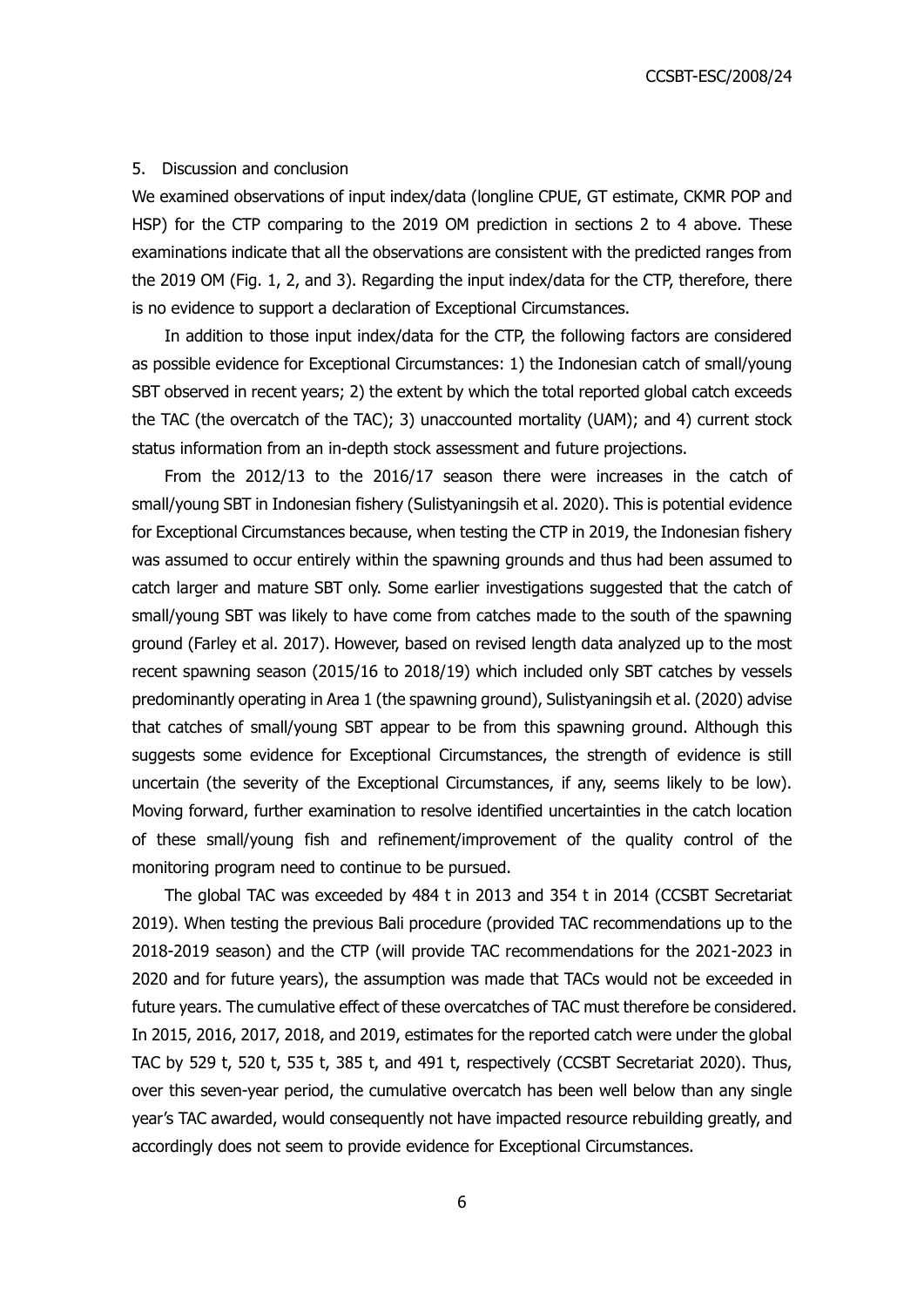CCSBT-ESC/2008/24

UAM was also not considered explicitly when adopting the previous Bali procedure in 2011 (the Bali procedure recommended TAC up to the 2018-2020 season). Identification of the scale of all UAM is still in progress in the ESC. Results for some sources of UAM have been presented at past and the current ESC meetings. However, these results have still to be discussed in the ESC, and none are as yet considered to be definitive. Regarding the UAM of non-cooperating Non-Members (NCNM), the 23<sup>rd</sup> CCSBT agreed that 306 t (see paragraph 69 and Table 1 in CCSBT (2016a) for this estimate) would be set aside from 2018-2020 TAC (recommended by the Bali procedure) to account for IUU catch by NCNM (i.e., the "direct approach", see paragraph 53 in CCSBT (2016b)). The CTP, however, was developed and tested considering NCNM UAM (i.e., the "MP approach"), and thus it is not necessary to care NCNM UAM as far as its scale is smaller than that was assumed. Therefore, the identification of the scale of all UAM components combined needs to continue to be pursued for determining their implications (if any) as regards the possible occurrence of Exceptional Circumstances.

Most of the key stock status summary ratios resulted from this year's (2020) stock assessment are improved compared to the last (2017) assessment (e.g., median relative Total Reproductive Output, TRO, is 0.13 in 2016 and 0.20 in 2019) (Hillary et al. 2020c). Future projections show that the CTP reaches a median TRO depletion of 0.29 with a probability of 0.47, which does not quite achieve the interim management objective of a median TRO depletion of 0.30 by 2035. Although this would raise a concern of evidence of Exceptional Circumstances, it should be considered that there are possibly influential changes of data/settings given to the OM used in the 2020 assessment (e.g., changes of standardization method for CPUE and OM grid configuration). This issue needs to be further discussed at the ESC.

It is therefore concluded that there is no major problem regarding operation of the CTP for recommending TAC advice for the 2021-2023 season because: 1) there is no conclusive evidence to support a declaration of Exceptional Circumstances related to the factors discussed above; and 2) no unexpected change has been detected in the fisheries' indicators (primarily CPUE) examined (Takahashi and Itoh 2020). However, cause(s) of the projection result not achieving the interim management objective of median 30% TRO depletion by 2035 with a 50% probability using the CTP needs to be further investigated at the ESC.

The code of the CTP for TAC calculation is available to CCSBT members. We ran the code and could obtain 17,647 t that is same as in Hillary et al. (2020b). This value of TAC is within the predicted range from the 2019 MP testing (Fig. 4).

7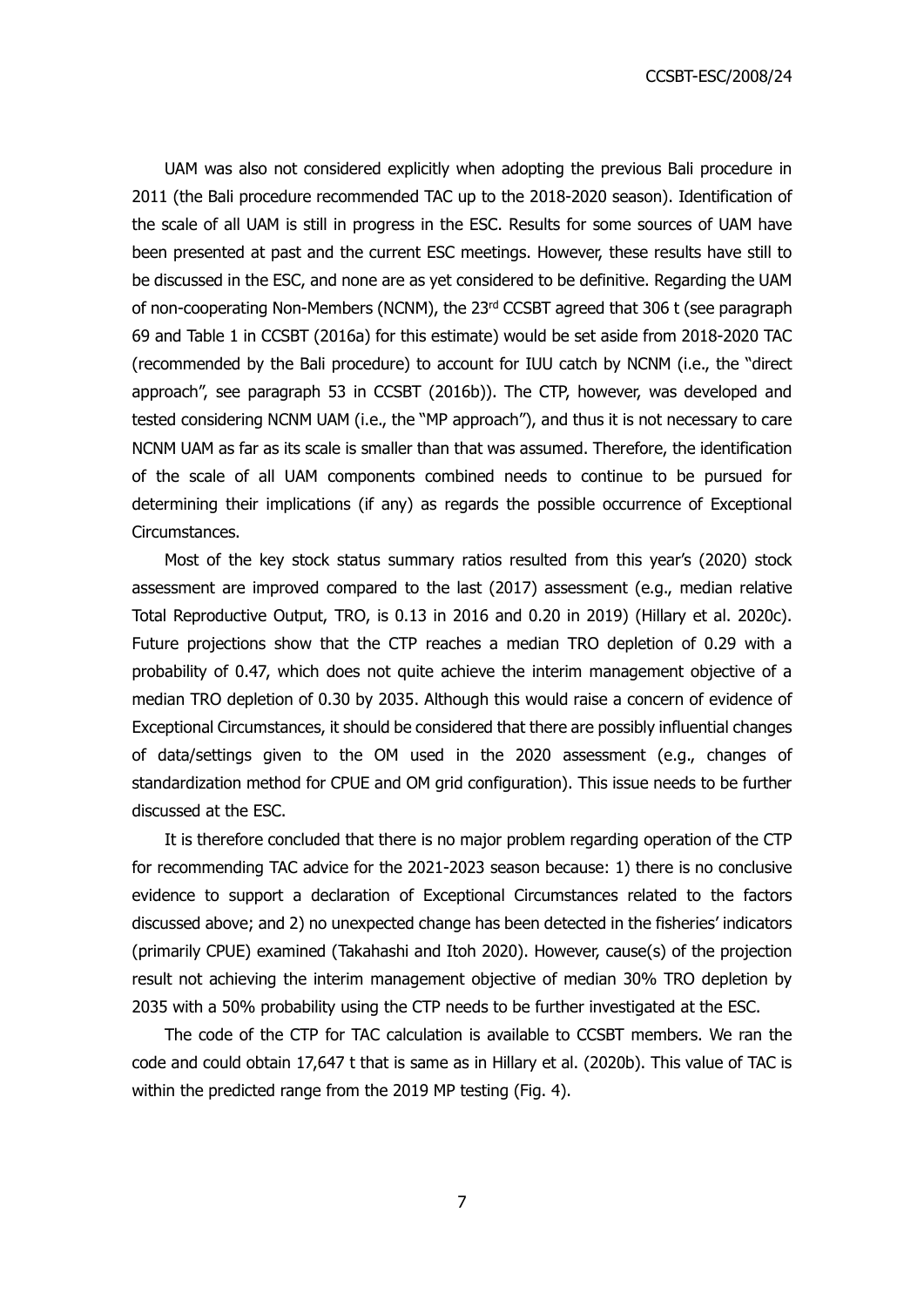

Fig. 4. Histogram of simulated 2021 TAC from projections for testing the CTP, 5% and 95% probability intervals (black vertical dashed lines), and the recommended TAC from the CTP using actual input index/data available in 2020 (red vertical line).

### Acknowledgements

We thank Dr. Richard Hillary for providing information/data/code for GT and CKMR and also thank Dr. Darcy Webber for preparing CCSBT shiny app to generate plots.

# References

- CCSBT. 2012. Report of the seventeenth meeting of the Scientific Committee, 27-31 August 2012 Tokyo, Japan. The Commission for the Conservation of Southern Bluefin Tuna, Canberra, Australia. 87 pp.
- CCSBT. 2016a. Report of the twenty first meeting of the Scientific Committee, 10 September 2016. The Commission for the Conservation of Southern Bluefin Tuna, Canberra, Australia. 100 pp.
- CCSBT. 2016b. Report of the twenty third annual meeting of the Commission, 13 October 2016. The Commission for the Conservation of Southern Bluefin Tuna, Canberra, Australia. 91 pp.
- CCSBT Secretariat. 2020. Secretariat review of catches. CCSBT-ESC/2008/04-Rev1.
- Farley, J., P. Eveson, R. Gunasekera, P. Grewe and M. Bravington. 2020. Update on the SBT close-kin tissue sampling, processing and kin finding. CCSBT-ESC/2008/07.
- Farley, J., R. Sulistyaningsih, C. Proctor, P. Grewe, and C. Davies. 2017. Update on the length and age distribution of SBT in the Indonesian longline catch and close-kin tissue